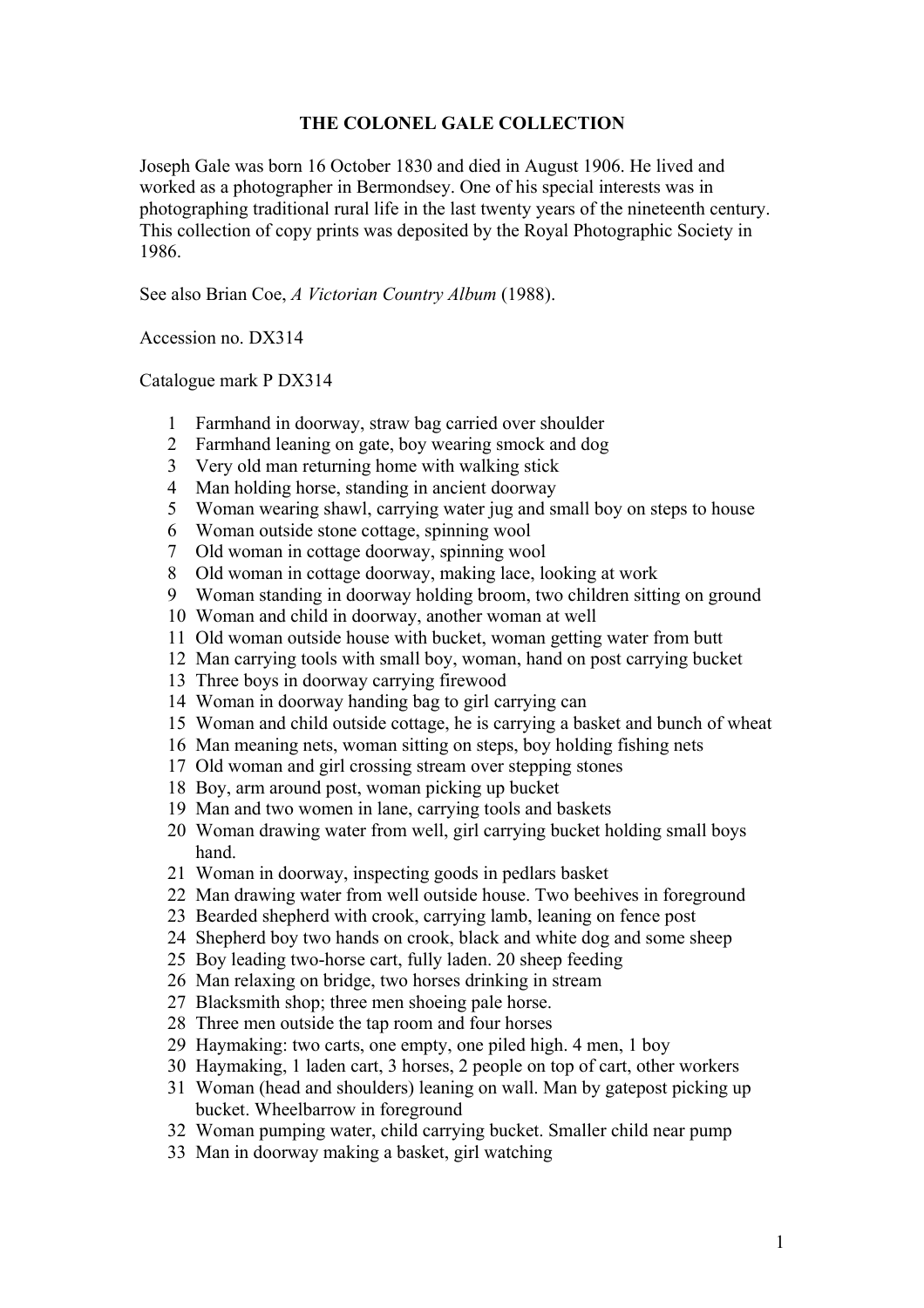- Horse drawn barge. W. Whitehouse & Son, carrier, London to Reading. Woman at tiller
- Two men waist deep in water, boy with pole
- Outside the Bell Inn, horse and cart in water. 3 men lounging
- Three children on rustic wooden bridge. 2 woman 2 children in the background
- Four children playing in stream, woman filling bucket from stream
- Horse, with nosebag, and cart in lane. 5 ducks in front of horse
- Ploughing with team of oxen (8)
- Woman with broom standing in doorway young boy leaning against fence
- Man cutting oats with scythe an man tying oats into bundles
- Old woman in porched doorway, knitting
- Narrow lane between buildings, children playing, donkey cart
- Two women in donkey cart, man with donkey cart in village street
- Group of children sitting around 4 cooking pots over an open fire at edge of field
- Two workmen standing on rustic bridge, 1 carrying scythe
- Cart loaded with brushwood, with driver pulled by 2 horses, passing churchyard
- Two men and women cutting and bundling oats
- Old lady in doorway, making lace, looking up and smiling
- Group of men and women workers, planting. White horse and cart. 2 white horses pulling
- Old woman with stick, young girl, with basket, crossing river by stepping stones
- Man with 3 horse plough, lad with long pole
- Man with 2 horse cutting machine, man and boy tying bundles of wheat
- Two wheelwrights working outside small cottage, smoke
- Man with 2 horse (black) cutting machine, man tying bundles, 2 children resting
- Child in doorway, woman in front, sewing. 2 children reading 'Mrs Alf Pearce, Long Crendon'.
- Three-horse harvesting machine, flock of sheep in background
- Group of 7 horses, with riders and handlers
- Lunch break, 4 horses with nosebags and 2 men
- Artist at work on beach, surrounded by many children
- Knife grinder sitting at large wheeled push cart
- Three oxen ploughs with 4 handlers
- Country lane, cart piled with baskets, shepherd and flock of sheep
- Two-horse cart being loaded with bundles of corn. 4 men and lad at horses head
- Three children watching over horses and cattle grazing
- Man and children, on rustic bridge outside cottage. 1 child holding bucket
- Two-horse reaping machine, man tying bundles. 4 haystacks in background
- Haymakers taking a rest. Mansion in background
- Riverside scene, 2 cottages black cattle and 3 persons
- Dovecote and birds, with watermill
- Tree lined avenue, horse and cart, 2 women pedlars
- Millpond and waterwheel, man with fish trap
- Two men rolling field with 3 horses